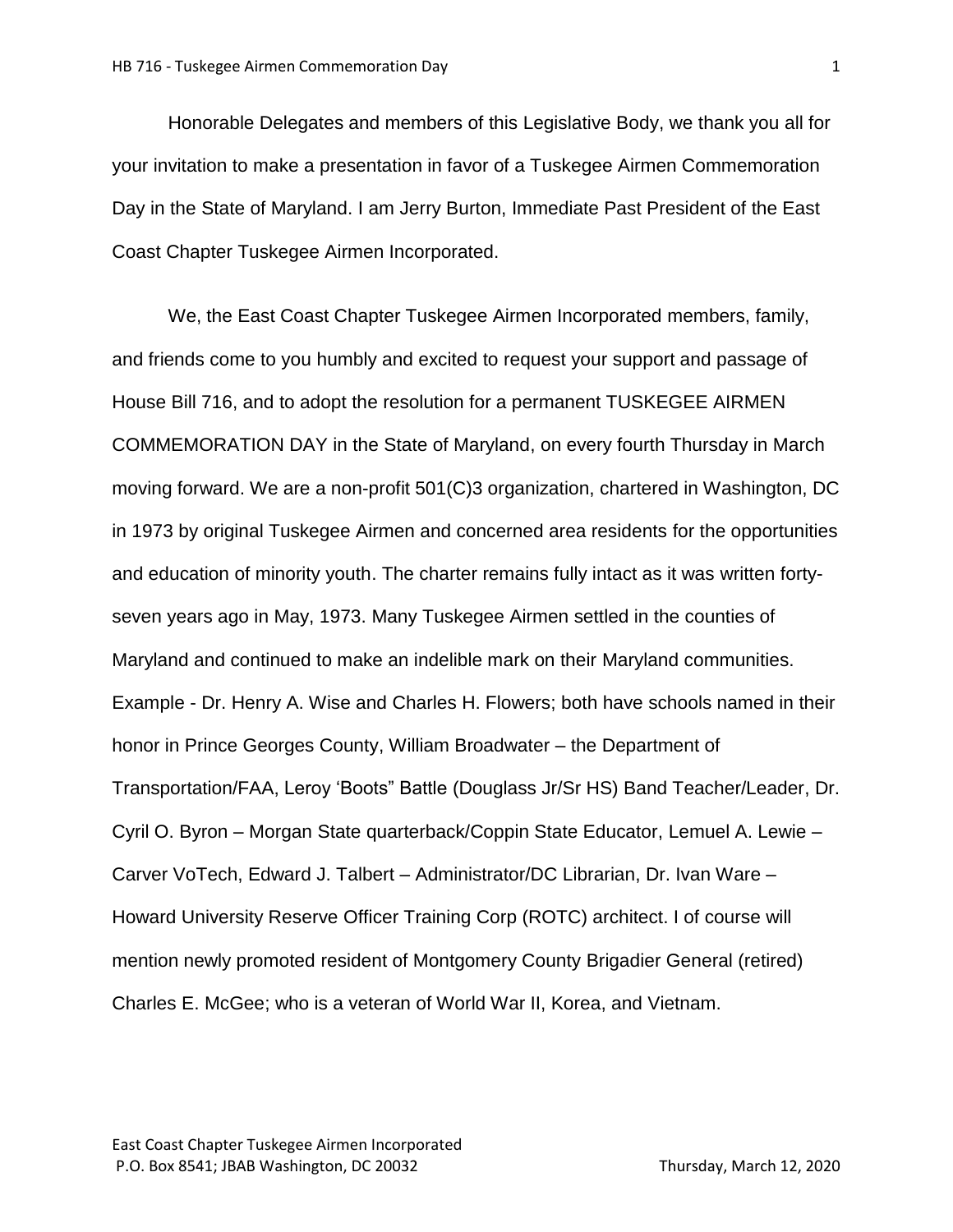Why do we view the month of March so significant?

- 22 March 1941: The 99th Pursuit Squadron was activated at Chanute Field, Illinois under the command of Captain Harold R. Maddux, a white officer, but composed of African-American enlisted men.
- 24 March 1945: The 332nd Fighter Group took part in the longest World War II raid of the Fifteenth Air Force. Along with other fighter groups of the Fifteenth Air Force, it escorted B-17 bombers of the 5th Bomb Wing on a mission to Berlin, the German capital. On the way the Tuskegee Airmen encountered German Jet Me-262 fighters and shot down three of them. The three victors (in the order of kills) were: 1st Lt. Earl R. Lane, 2nd Lt. Charles V. Brantley, and 1<sup>st</sup> Lt. Roscoe C. Brown, all of whom belonged to the 100th Fighter Squadron. For this mission, the 332nd Fighter Group earned its only Distinguished Unit Citation of World War II. The group's 99th Fighter Squadron earned its third Distinguished Unit Citation for this mission.

Not every Tuskegee Airmen was an accomplished pilot deployed to Europe. In fact incredible men and women did everything necessary to support the fighter pilots and bomber aircrew members. Charles Alfred "Chief" Anderson was a civilian pilot instructor and influenced training evaluated every student pilot trained at Tuskegee. The battle in the United States for equality was as fierce.

 21 March 1944: Back at Selfridge Field, Michigan, 2nd Lt. Milton R. Henry of the 553rd Fighter Squadron, with African American pilots preparing to replace those overseas, was charged with a series of court martial offenses, including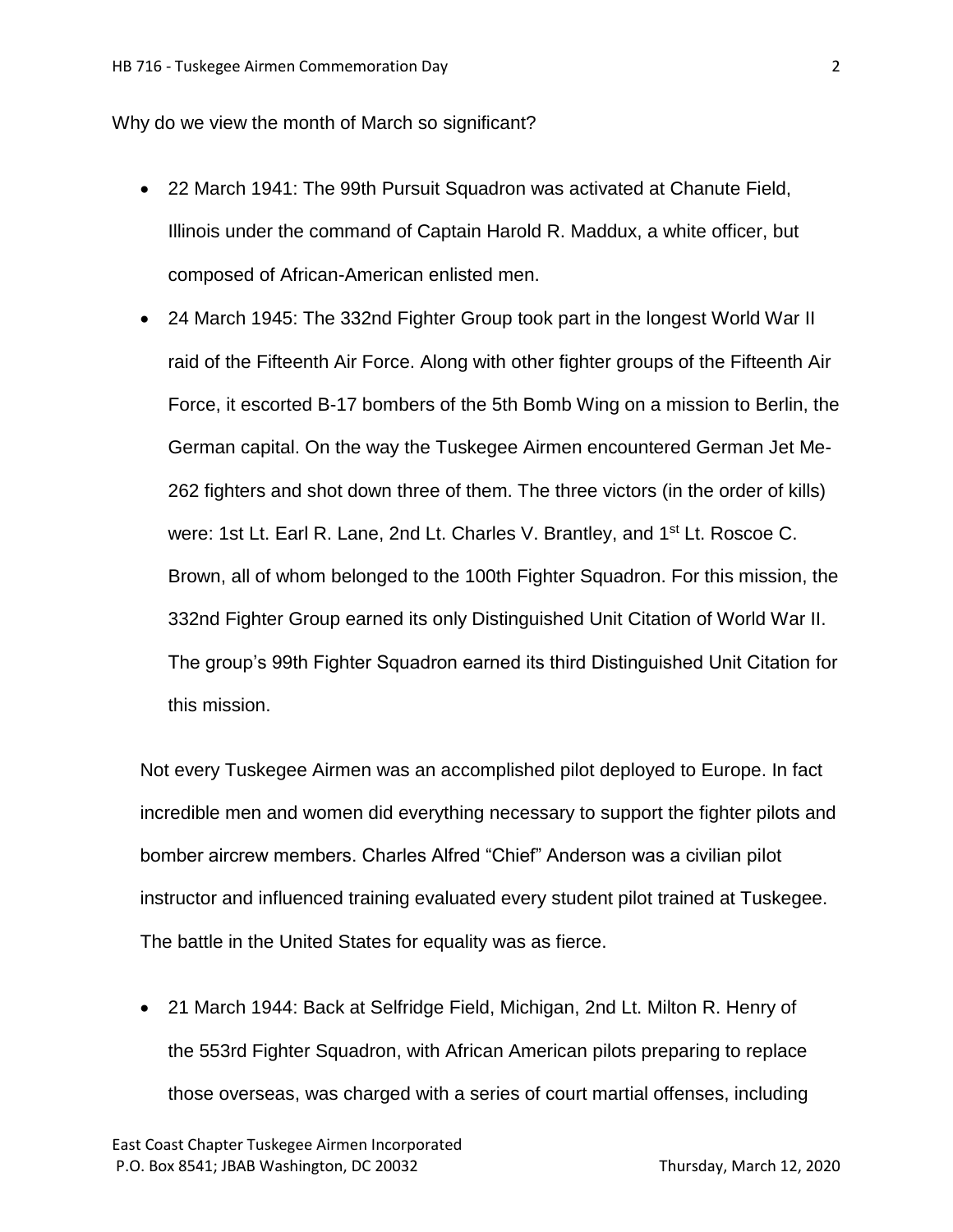being absent without leave, disrespect of superior officers, and failure to report for duty. Most of the incidents occurred earlier that same month. Back in early January, Henry had attempted to enter the officers' club at Selfridge Field, since he was an officer. Colonel Boyd, the base commander, had ordered him to leave, and he complied then. The January incident was not directly connected with his court martial trial.

 There was also an attempt of 101 Black Officers – Pilots and Instructors - to enter an Officer's Club at Freeman Field, Indiana. They were all arrested, 98 were issued Letters of Reprimand, and three were court martialed. Final disposition of all 101 Officers was complete exoneration and clearing of the personnel records since the arrests were illegal.

The true history and incredible accomplishments of the Tuskegee Airmen are still being recorded more than seventy-five years after the first class of black maintenance officers graduated classes at Chanute Field in Rantoul, Illinois. The East Coast Chapter continues sharing the true history of the Tuskegee Airmen with those adults and young people which we come in contact. With all we seem to have on our side, why do we believe it is necessary at this time to have a TUSKEGGE AIRMEN COMMEMORATION DAY?

1. The Tuskegee Airmen should be commemorated and celebrated in the State of Maryland long after the last Tuskegee Airman has passed away and joined the "Lonely Eagle Squadron".